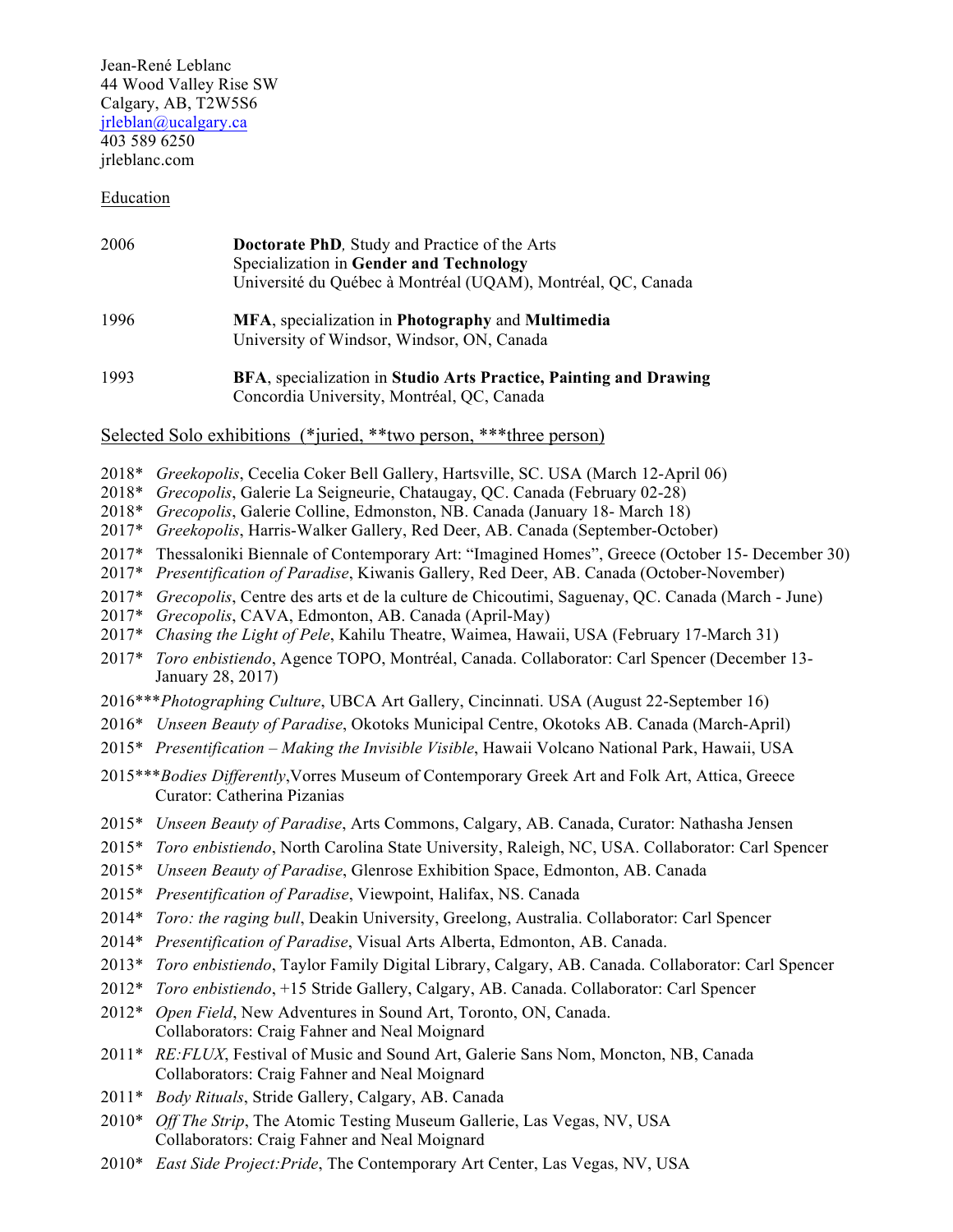Selected Group exhibitions and video art screening at festivals (\* juried)

- 2017\* *Ecoflux 17: Festival of New Media*, Prague, Czech Republic (May 03-06). Collaborator: Andy Dinh
- 2017\* *Access Code Short Film Festival (2017)*, Bangalore, Karnataka, India, (June 04) Collaborator: Andy Dinh
- 2017\* *The Artists Lens*, Exposure Photography Festival, Artpoint Galleries & Studios, Calgary, AB, Canada (February 02 – 25, 2017)
- 2017\* National Parks of Alaska and Hawaii Centennial Exhibition, G2 Gallery, Venice, California, USA (January 17th 2017 to March 18th 2017)
- 2016\* *SMOKE*, Gallery of Alberta Media Arts at Arts Commons**,** Calgary, AB, Canada (December 5th - January 31<sup>st</sup>, 2017), Collaborator: Andy Dinh
- 2016\* *Generations: 50 years of Art at the University and Beyond*, Nickle Art Galleries**,** Calgary, AB, Canada (September 23 - December10)
- 2016\* *Show Me Something I Don't Know*, University of Alberta Museums Galleries at Enterprise Square**,**  Edmonton, AB, Canada (May 19 - June 02)
- 2016\* *The Fine Art of Photography 2016*, Plymouth Center for the Arts**,** Plymouth, MA, USA (April 10 - May 14)
- 2016\* *US-THEM-US: Artist and Social Justice*, University of Calgary**,** Calgary, AB, Canada (May 27 - June 05) Curator: Jennifer Eiserman
- 2016\* *Headlines*, Southern Jubilee Auditorium**,** Calgary, AB, Canada (May 15th June 28)
- 2016\* *Headlines*, Northern Jubilee Auditorium**,** Edmonton, AB, Canada (January 15th February 28)
- 2015\* *Visionara international film festival of short films: borders*, Italy. Collaborator: Andy Dinh
- 2015\* *Locomoción Experimental Animation Fest 2nd Edition*, Mexico. Collaborator: Andy Dinh
- 2015\* *Gotta Minute selective program for the Calgary International Airport (YCC)*, Collaborator: Andy Dinh
- 2015\* *Gotta Minute Film Festival 2015*, Edmonton, AB, Canada (September 14 20, 2015) Collaborator: Andy Dinh
- 2015\* *Nuit Blanche Edmonton 2015*, Edmonton, AB, Canada (September 26, 2015) Collaborator: Andy Dinh
- 2015\* *Incubarte 7-Festival Internacional de Arte*, Valencian Museum of Enlightenment and Modernity (MUVIM) in Valencia, Spain (June 18-21). Collaborator: Andy Dinh
- 2015\* SMOKE, *3rd edition of the International Motion Festival – IMF 2015*, Nicosia, Cyprus Shortlisted for 2015 IMF AWARD / Best Film in the category "THE SINGLE-CHANNEL SHOW" (March 26-29) Collaborator: Andy Dinh
- 2015\* *Rattled to the bone*, Traveling Exhibition, Alberta (2015 2017). Curator: Shane Golby
- 2014\* SMOKE, *Access Code Short Film Festival*, Bangalore, Karnataka, India (September 20-22) Collaborator: Andy Dinh
- 2014\* *SOCIAL CITIES - Self Identities, Common Places: SMOKE*, Palazzo Ca' Zanardi, Venice, Italy (August 23-Sept. 07) Collaborator: Andy Dinh, Curator: Luca Cursi
- 2014\* SMOKE, *Square Pegs VII: Public Film and Video in Market Square*, Modernfuel, Kingston, On, Canada (August 13) Collaborator: Andy Dinh
- 2014\* *Future Identities – Bodies – Places – Spaces: Body Rituals*, Palazzo Albrizi, Venice, Italy Curator: Luca Cursi (August 23-Sept. 07)